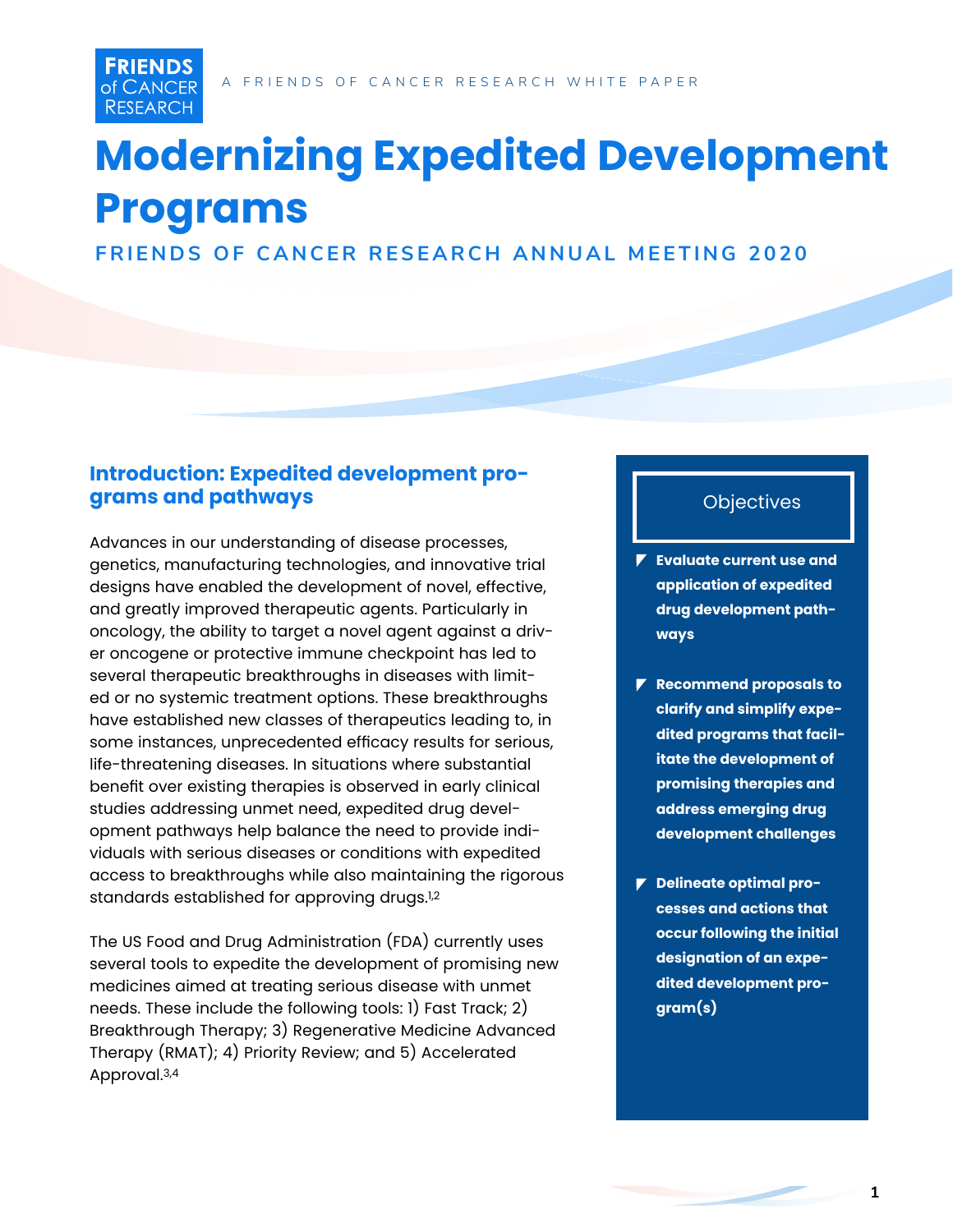Thank You to Our Working Group Members

**Julia Beaver** Chief of Medical Oncology, Oncology Center of Excellence, FDA

> **Anne-Virginie Eggimann** SVP, Regulatory Science, bluebird bio

**Scott Korn** VP, Global Regulatory Affairs, Merck

**Bea Lavery** VP, Regulatory Affairs, Genentech

**Amy McKee** VP, Regulatory Consulting Services, Parexel

**Paul Melmeyer** Director, Regulatory Affairs, Muscular Dystrophy Association

> **Harpreet Singh** Division Director, Division of Oncology 2, FDA

**Kathleen Winson** Senior Group Director, Regulatory Affairs, Genentech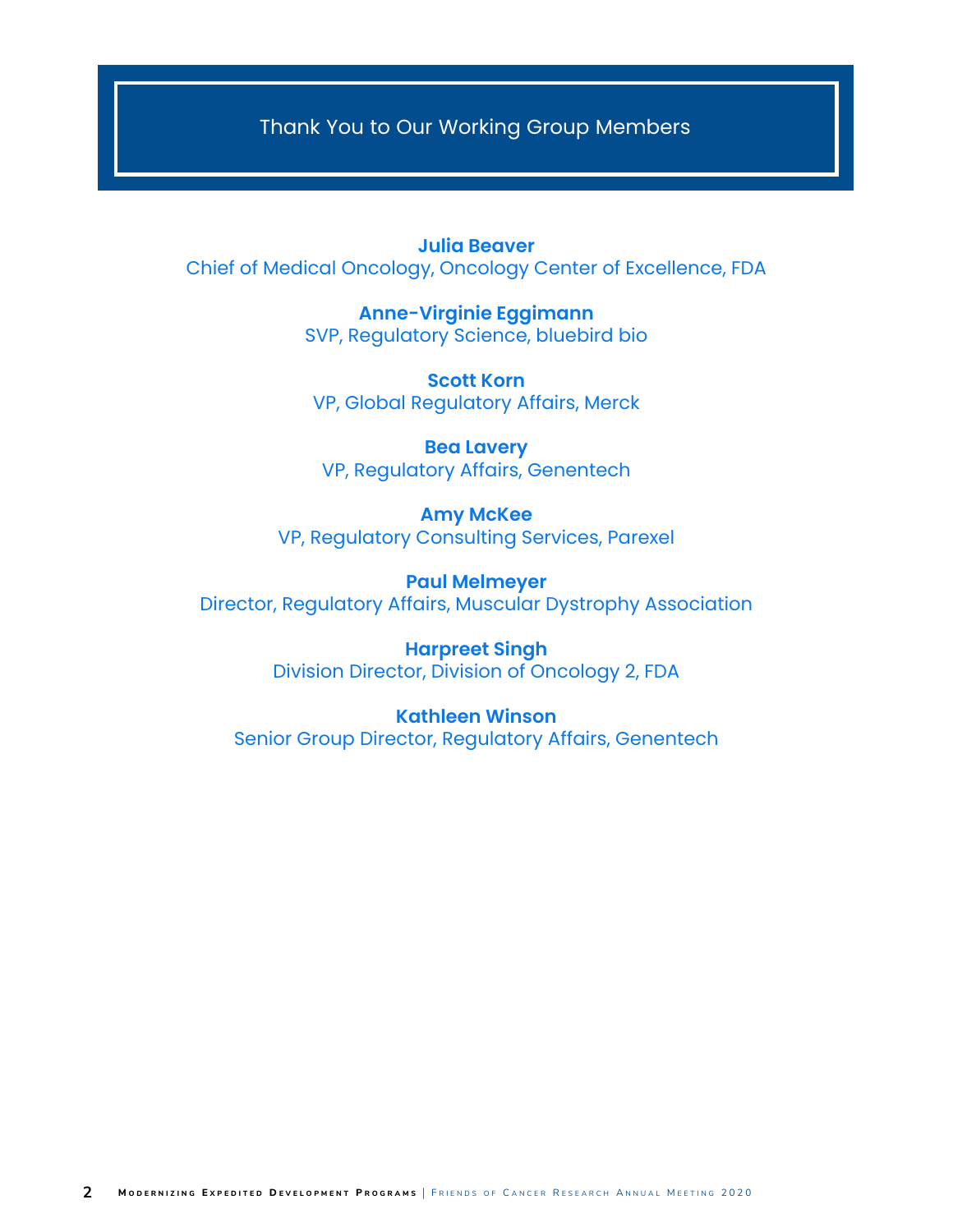- **1. Fast Track** is a process designed to facilitate the development and expedite the review of drugs that treat serious diseases and address unmet medical needs. It entails early and frequent communication between the FDA and sponsor throughout the development and review process. Under this program, a sponsor may submit complete sections of a New Drug Application (NDA) or Biologics License Application (BLA) as they are ready ("rolling review"), rather than the standard requirement to submit the complete NDA or BLA application in one submission.
- **2. Breakthrough Therapy** designation expedites the development and review of drugs that are intended to treat a serious condition, and preliminary clinical evidence indicates that the drug may demonstrate substantial improvement over available therapy. A drug with Breakthrough Therapy designation is also eligible for all considerations of the Fast Track designation. In addition, Breakthrough Therapy affords intensive FDA drug development guidance with an FDA organizational commitment with early involvement of senior managers and early manufacturing consultation. An NDA/BLA submission will be provided rolling review with potential for priority review.
- **3. RMAT** designation includes all the benefits of the Fast Track and Breakthrough Therapy designation programs, including early interactions with FDA. RMAT designation is granted for advanced therapies (which is defined as a cell and gene therapy, therapeutic tissue engineering product, human cell and tissue product, or any combination product using such therapies or products) intended to treat, modify, reverse, or cure a serious or life-threatening disease or condition and preliminary clinical evidence indicates that the drug has the potential to address unmet medical needs for such a disease or condition. RMAT does not require evidence to indicate that the drug may offer a substantial improvement over existing therapies. Due to the definition of regenerative medicine, these products will be reviewed by the Center for Biologics Evaluation and Research (CBER).
- **4. Priority Review** is available to drugs that provide a significant improvement in the treatment, prevention, or diagnosis of a disease when compared to standard NDAs or BLAs. It shortens the goal review time from 10 months to 6 months from the 60-day filing date (or from 12 months to 8 months respectively from date of submission of the application). A Priority Review designation directs attention and resources to evaluate drugs that would significantly improve the treatment, diagnosis, or prevention of serious conditions.
- **5. Accelerated Approval** allows a drug to receive FDA approval based on an early efficacy endpoint (such as objective response rate) considered reasonably likely to predict a clinical benefit (such as prolonged survival). Accelerated Approval is a critical pathway for expediting access to new therapies in disease settings in which the effect on an intermediate clinical endpoint that predicts the drug's clinical benefit can be shown much sooner than the effect on an endpoint that directly demonstrates clinical benefit. This pathway is reserved for drugs/biologics that seek to treat a serious or life-threatening disease and that provide meaningful therapeutic benefit to patients over existing treatments. Drugs approved via the Accelerated Approval pathway should undergo further clinical testing to confirm the predicted clinical benefit ("confirmatory trial/clinical evidence"). If the confirmatory trial/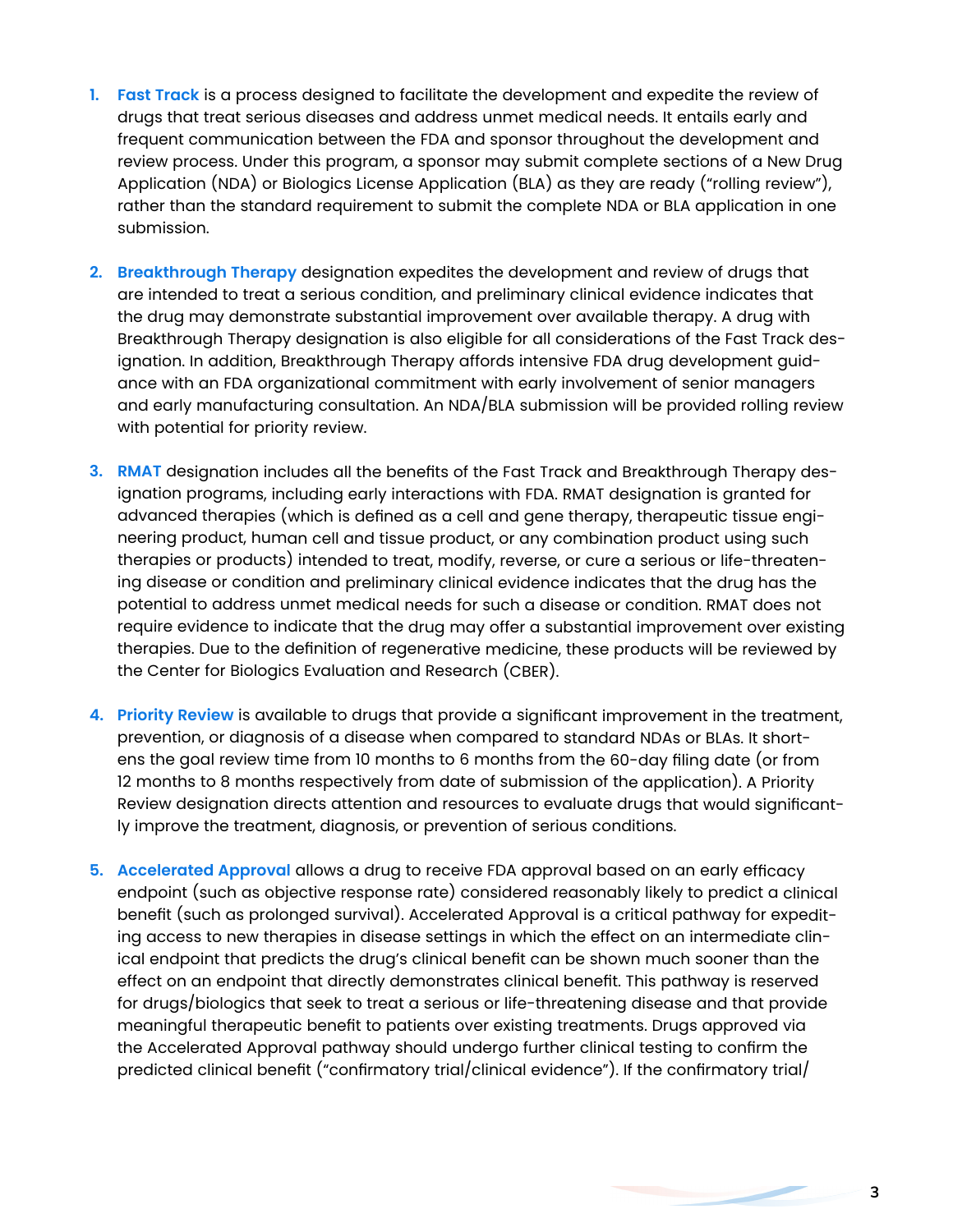evidence does not show that the drug provides clinical benefit for patients, FDA may seek to remove the drug from the market, or remove the indication from the drug's labeling in cases where the drug is approved for other uses.

Some of these pathways are used throughout the development lifecycle of the drug before the NDA/BLA is submitted (Fast Track, Breakthrough Therapy, and RMAT) while other tools are applied once the license application is submitted (Priority Review and Accelerated Approval). **Table 1** provides a comparison of features associated with these pathways. This white paper prioritizes discussions on the programs intended to be utilized prior to NDA/BLA submission; opportunities to optimize accelerated approval are discussed in the companion white paper ["Optimizing the Use of Accelerated Approval](https://friendsofcancerresearch.org/sites/default/files/2020-11/Optimizing_the_Use_of_Accelerated_Approval-2020.pdf)."

It is also worth noting that some of the elements associated with these FDA expedited pathways are mirrored by health authorities outside of the United States.<sup>5</sup> For example, this is seen with the European Medicines Agency's (EMA) Priority Medicines (PRIME) program and the Pharmaceuticals and Medical Devices Agency's (PMDA) SAKIGAKE designation, which share characteristics of FDA's Breakthrough Therapy designation.<sup>6-8</sup> In addition, the EMA has several approval frameworks (approval under exceptional circumstances and conditional approval), which allow approval using an intermediate endpoint and are similar, in this respect, to FDA's Accelerated Approval. It is important to note that regional differences can add complexity to global clinical drug development for therapies aimed at treating serious or life-threatening conditions.

With the creation of the FDA's Oncology Center of Excellence (OCE), several pilot projects have successfully launched to test novel approaches to regulatory review for oncology drugs, such as Real-Time Oncology Review (RTOR) and the Assessment Aid.9,10 The RTOR Pilot Program aims to improve the efficiency of the review process for clinical applications through data and analysis standardization and early iterative engagement between the FDA and applicant by allowing for the submission of key efficacy and safety tables/figures and datasets prior to the complete dossier submission. Eligible applications include oncology NDAs and BLAs for drugs or biologics likely to demonstrate substantial improvements over available therapies (e.g., Breakthrough Therapy, Accelerated Approval, and Priority Review eligible indications) and based on clinical trials with straightforward study designs and easily interpretable endpoints. The Assessment Aid is a unified FDA review document that contains an applicant assessment (submitted at the time of (s)NDA/BLA submission) and an FDA assessment and improves the efficiency of the FDA review. The regulatory review process for pharmaceutical drugs is a resource intensive undertaking for both the drug sponsor and the FDA. Therefore, continued evaluation of current pathways is necessary to ensure pathways facilitate the science and make sense for patients.

## **Landscape Analysis of Expedited Pathways**

Expedited programs at the FDA have been highly utilized by sponsors and with increasing frequency for oncology drugs in the US (**Table 2**). Between 2012-2019, 90% of initial oncology drug approvals utilized an expedited program versus only 55% of new non-oncology drug approvals. Accelerated Approval, Breakthrough Therapy designation, and Priority Review are overwhelm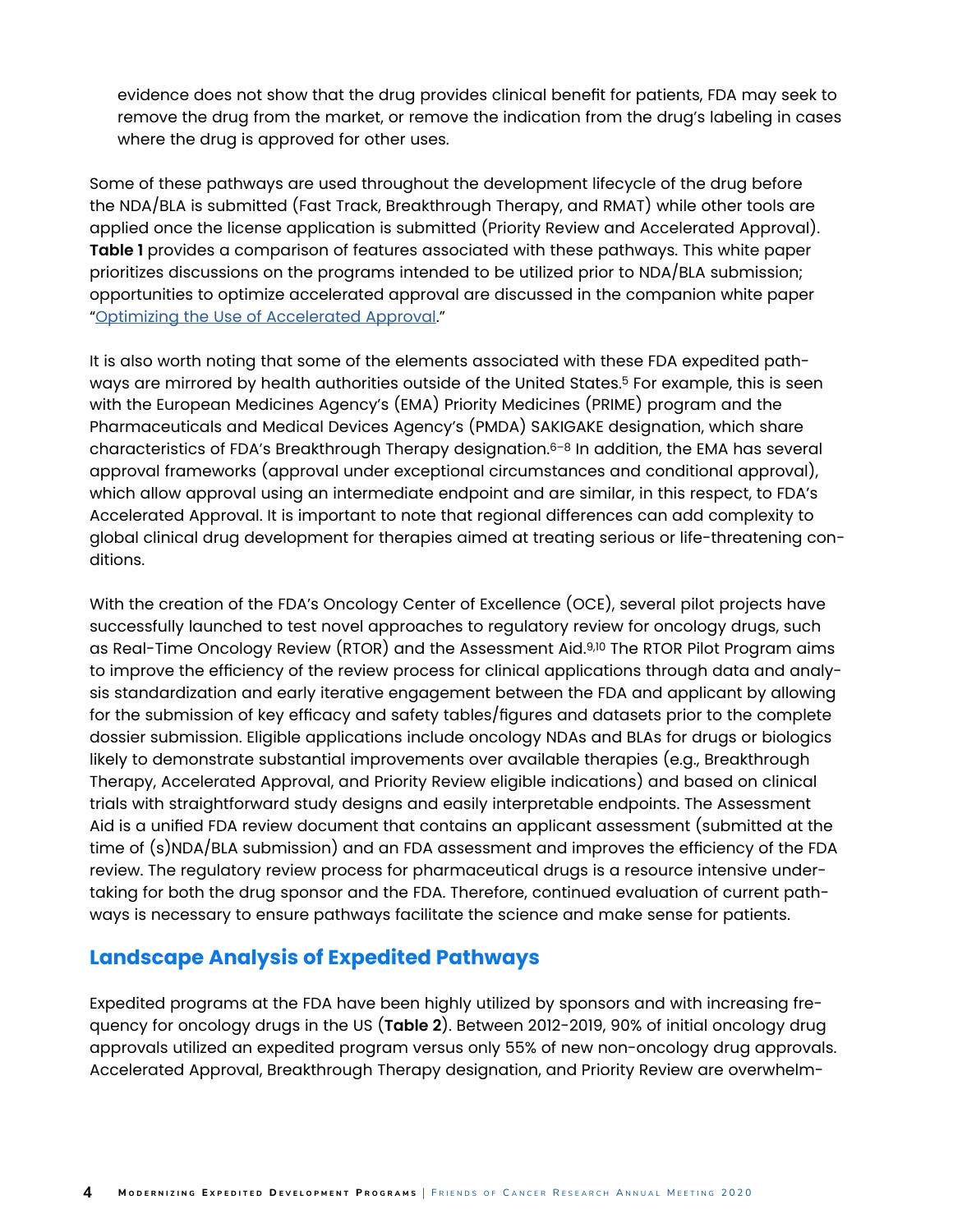ingly used more for oncology products than non-oncology products. While this can be partly attributed to the fact that many non-oncology diseases may not meet criteria for expedited programs if they are not deemed serious or life-threatening, it may also highlight differing approaches across review divisions within FDA.

Priority Review and Fast Track appear to have been the most popular tools, followed by Breakthrough Therapy (**Table 2**), which was available after the Food and Drug Administration Safety and Innovation Act (FDASIA) was signed into law in July 2012, with the first products receiving Breakthrough Therapy designation in January 2013. It is interesting to note that approximately half of the programs with Breakthrough Therapy designation followed the Accelerated Approval pathway.

## **Value of Expedited Programs Across Disease Areas and at Key Points in Development**

As depicted in **Table 3**, these programs are not mutually exclusive and can be used in combination with the other expedited programs. Expedited programs can have different utility within different disease settings. The exact pathway a promising therapy might take will depend on several factors including the disease setting and indication sought, endpoint(s) used, as well as the magnitude and durability of the signal relative to the existing standard of care. The ultimate decision-maker for assigning an expedited pathway to a drug development program is the review division. Therefore, consulting the review division before applying for a respective expedited program is highly recommended. Coordinating the added benefits of these programs should be considered to minimize unnecessary administrative work for the Agency and sponsor. For example, it may not be necessary to apply for both Breakthrough Therapy designation and RMAT since they provide similar opportunities to facilitate development of a promising agent. The highest value for sponsors noted to date in using RMAT or Breakthrough Therapy designation has been the ability to meet with the Agency often.

In a cohort of drugs that utilized Fast Track, Breakthrough Therapy, Priority Review, and Accelerated Approval (n=9), **Figure 1** helps depict the utilization of these programs across the development lifecycle of a drug. The use of Fast Track and Breakthrough Therapy designation often occurs later in the life cycle of a drug development program (several years after IND submission) and close to the time of submitting an NDA/BLA, likely indicative of having greater confidence in the clinical data. However, the benefit of these expedited development programs may be most realized earlier in development and could enable more meaningful interactions on other key aspects of a development program (e.g., chemistry, manufacturing, and controls [CMC], co-development of a diagnostic assay).

## **Learnings from Current Experience with Expedited Pathways**

Expedited development programs at the FDA have had a positive impact on ushering new drugs through clinical development to reach patients more quickly. Drugs that qualified for an expedited program are approved on average two years earlier than drugs not under an expedited program (*Friends* [Drug Development Dashboard\)](https://friendsofcancerresearch.org/drug-development-dashboard).11 This is, in part, due to development and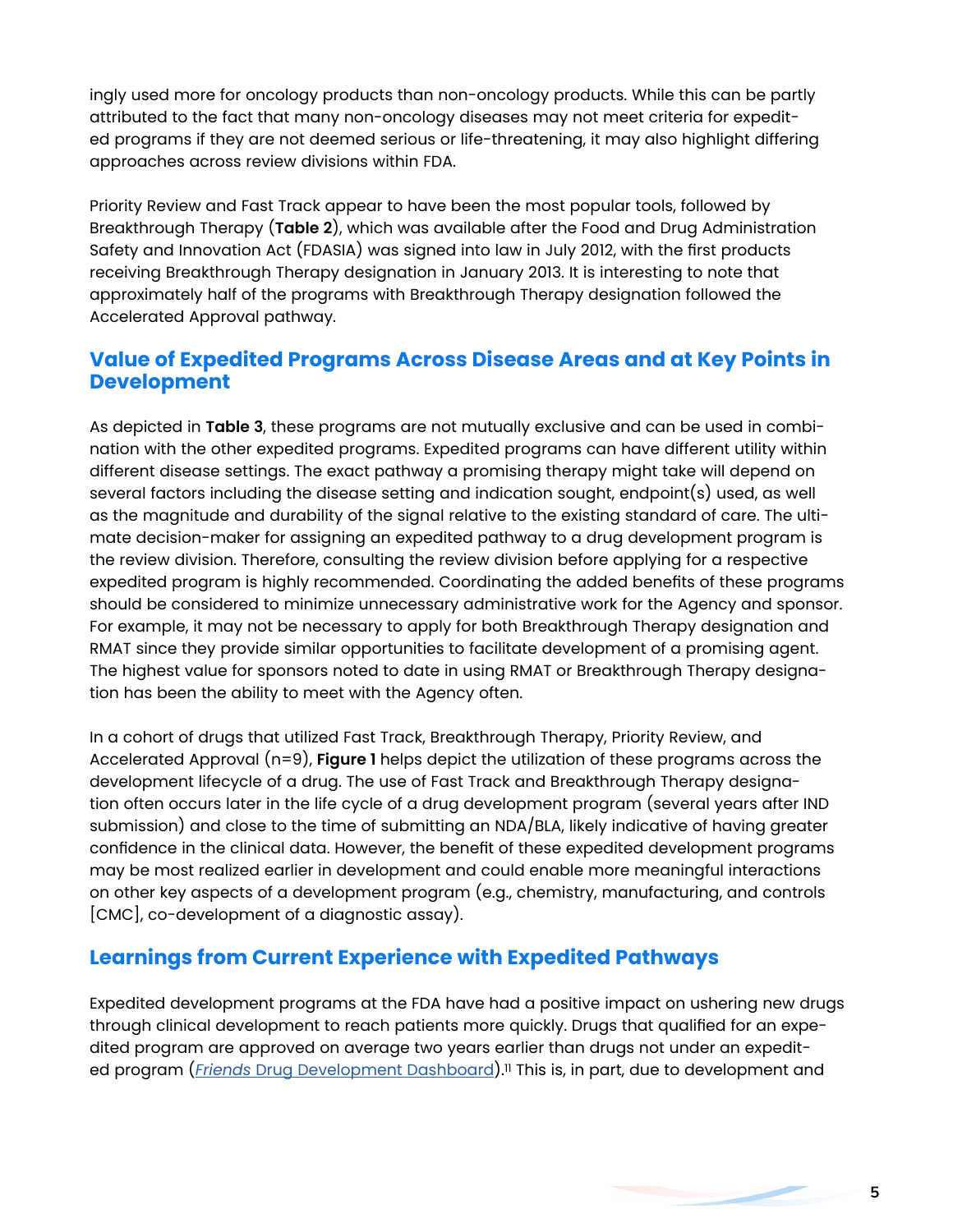appropriate identification of promising drugs, increased dialogue with the FDA, and the positive momentum and collaborative mindset created within companies and at the FDA when a drug development program qualifies for an expedited pathway. While these pathways have been quite successful, cataloguing the learnings from these past experiences can help optimize their use moving forward.

Addressing current unmet need is becoming increasingly challenging. At the time many of these expedited development pathways were designed, treatment options in oncology, for example, consisted primarily of surgery, radiotherapy, and cytotoxic chemotherapy. As the treatment paradigm in oncology has shifted to therapies targeted against specific oncogenic proteins or pathways and immunotherapies, patients' lives have been improved and extended. Nonetheless, most of these newer treatments still are not curative; therefore, despite the availability of new anti-cancer therapies, significant unmet need remains, especially in the setting of metastatic disease. Furthermore, while significant advancements have been made in serious and life-threatening non-oncology conditions, most remain without a treatment to significantly alter the course of the disease. Hence, there is still a need for expedited pathways to facilitate development of promising therapies.

It can be difficult, though, to decipher which program/tool has been or will be the most beneficial in accelerating development to bring the right product to the right patient at the right time. *Is there redundancy in terms of benefits from these expedited programs and how could we either simplify or improve them so that their intrinsic value increases?*

To help start answering these questions, the working group extracted several learnings based on the landscape analysis, sponsor/FDA interactions, and the wealth of experience gained over the past decade through drug approvals.

**It is important to coordinate the use and timing of expedited pathways with clinical need and appropriate drug development stage.** When creating each expedited development program, significant attention was paid to the eligibility criteria necessary for a new treatment to qualify for each program or designation. This has resulted in numerous potential duplicative application and review processes that the same drug may go through when qualifying for each program. Less attention has been devoted to assessing what occurs following a successful designation or delineating the steps applied to optimally expedite development post-designation for all disciplines (CMC, nonclinical and clinical areas of development). As experience is gained with each expedited development program, it is important to identify the subsequent actions that helped foster successful development so that those approaches can be anticipated and replicated as appropriate in a consistent manner.

Streamlining expedited programs where less redundancy exists can lead to more optimal and successful use within the lifecycle of a drug to avoid confusion as to when they can be used during a development program. Informal assessments revealed that recurring reasons for Breakthrough Therapy designation or RMAT denials included that the application was simply submitted too early or included data from an insufficient number of patients, there were issues with durability of response, or manufacturing concerns existed (for example, when early clini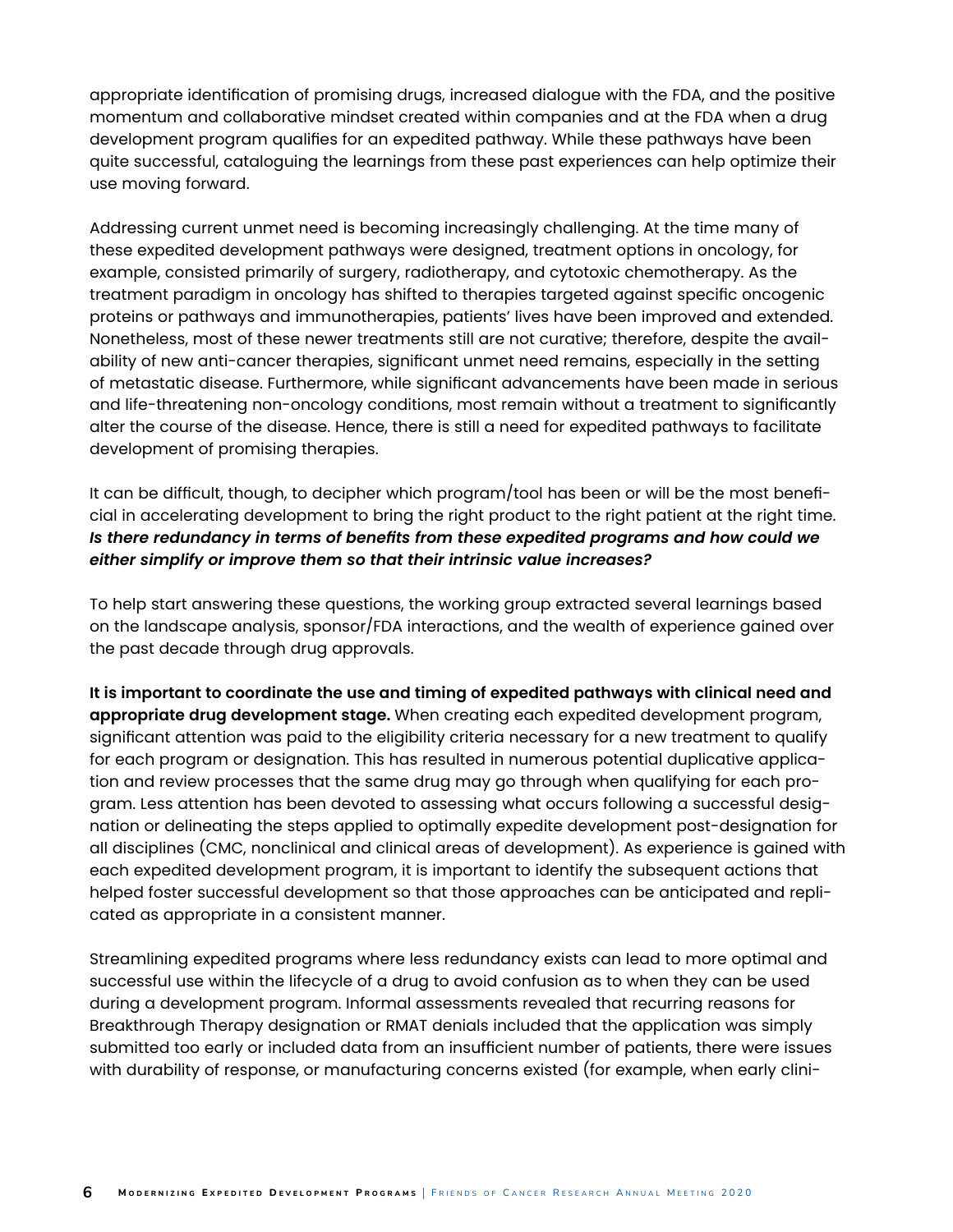cal data were generated with a previous manufacturing process that subsequently changed significantly). Critical elements that can impact a program regardless of how good the clinical data or product are, include: non-oncology safety database issues, clinical site/Good Clinical Practice (GCP) concerns, lack of product stability data, and manufacturing site/Good Manufacturing Practice (GMP) concerns. Codifying processes and best practices for expedited programs could result in more impactful use of the expedited pathways to guide drug development programs through these critical stages of drug development (e.g., manufacturing, clinical pharmacology/toxicology, and clinical development). Later stage components such as manufacturing site inspections, diagnostic test development, or design of potential post-market commitments that may occur later in development could be sufficiently planned for through earlier interactions with the FDA.

Delineating the optimal early stage versus late stage development milestones important for expediting development is critical to help coordinate efforts within the sponsor and across the different teams at the FDA. Breakthrough Therapy designation and RMAT are both helpful to accelerate clinical development but challenges remain in accelerating CMC development particularly for novel therapies using emerging manufacturing technologies. There is an opportunity to utilize a more holistic approach where the FDA provides advice that will help synchronize clinical development and CMC development.

**Expedited pathways and associated tools may be most needed for emerging therapies or for complex development programs to increase frequency and depth of interactions with the FDA.** This can create a paradoxical scenario where comparatively less-novel products in better understood disease areas receive greater research and development (R&D) investment as there is an increased likelihood of qualifying for an expedited pathway. Consequently, greater investments lead to a better understanding of the disease and established class of products.

An important first step to qualifying for expedited pathways is to establish whether there is an unmet need or urgent public health concern. This helps determine the degree of regulatory flexibility to which novel or atypical regulatory pathways may be leveraged. The level of regulatory flexibility can be impacted by the confidence or how much trust is in the package being brought forward for review. This is driven by the development stage where the drug currently is, and what the biological and clinical evidence is to inform safety and efficacy. However, in a novel space it can be hard to be truly confident. For example, in the 1990s when monoclonal antibodies were entirely novel, the regulatory confidence was very low. However, with increasing numbers of monoclonal antibody therapies being developed, approved, and on the market, sponsors had more mature expertise on how to manage the complexity of manufacturing and development of monoclonal antibodies, while Health Authorities had a better understanding of where more stringency or flexibility could be applied in the regulatory process. The same can be said about increased regulatory confidence as there was increasing evidence supporting use of intermediate clinical endpoint (e.g., progression free survival in specific cancer types) that predicts the drug's clinical benefit rather than directly measuring clinical benefit using overall survival.

It will be important to develop mechanisms to ensure expedited development programs can be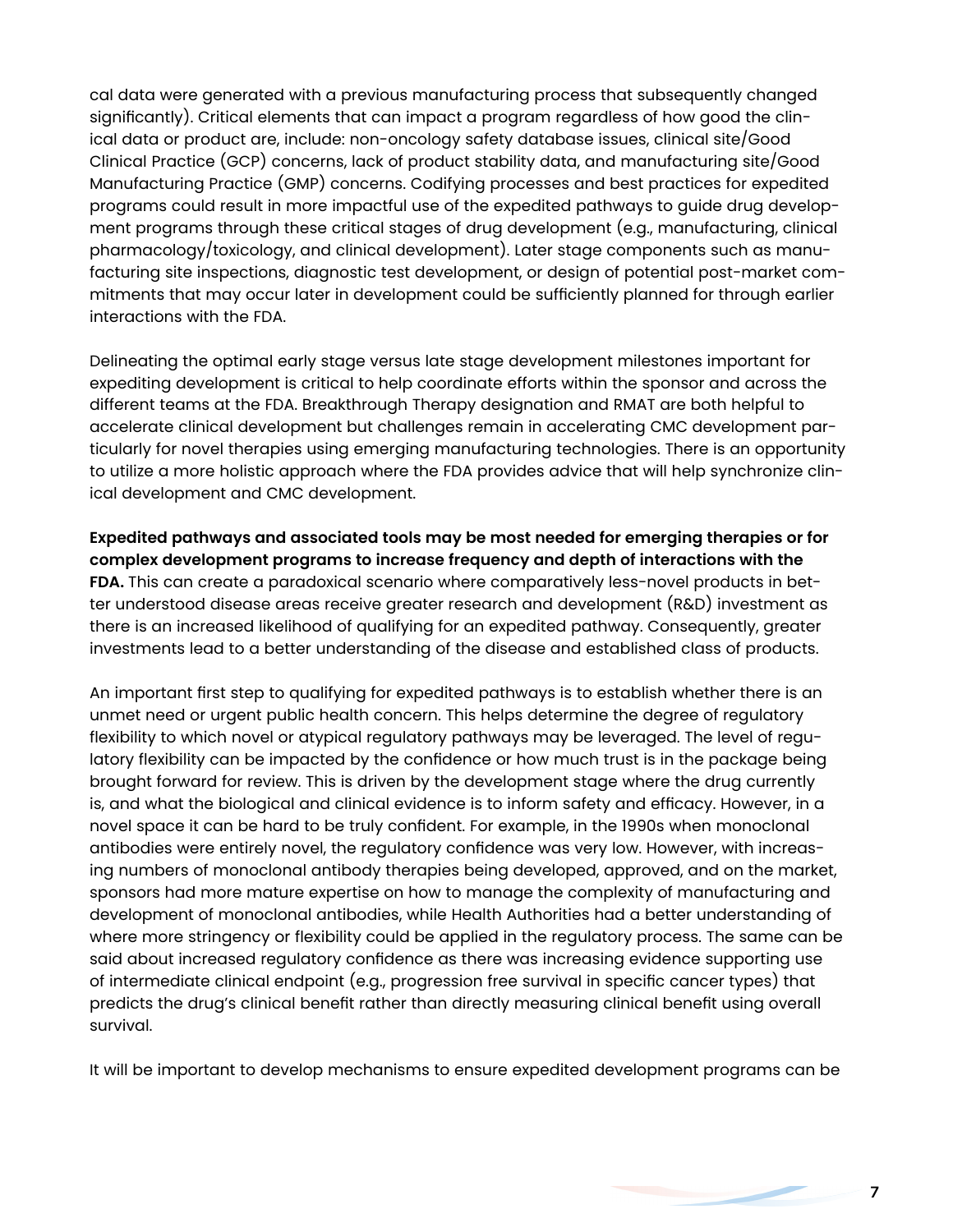used in diseases and classes of products with less certainty and understanding to identify the most important steps to take to enable the use of these expedited pathways. Understanding what constitutes meaningful improvement over standard of care and determining standard of care in a crowded class of drugs or rapidly evolving disease area can become very challenging. Enabling innovative trial designs or approaches incorporating novel elements (e.g., real-world evidence, ctDNA, digital tools, in vitro diagnostics, impact of COVID-19, decentralized trials) to participate in programs designed to accelerate clinical development could help more rapidly advance learnings and harmonize approaches.

## **Proposals for Modernizing Expedited Pathways at the FDA**

Based on the above learnings, the working group recommends several proposals that can translate to actionable opportunities to facilitate drug development.

#### **1. Maximize Intent of and Modernize Expedited Programs in the Pre-NDA/BLA Stage**

Reconfiguring expedited development programs at the FDA to utilize a more simplified approach with a common entry point for drugs intended to treat a serious or life-threatening condition and the potential to address an unmet need may make the goal of these programs more apparent and streamline their use. This can also help reduce administrative burden for the agency and sponsor. The redundancy of the various qualification criteria for these pathways can often result in duplicative efforts as sponsors assemble applications and set up meetings while the FDA formally reviews each application.

One approach could be to reimagine expedited development programs utilized in the pre-NDA/BLA space by condensing them into a single pathway where the application requirements associated with Fast Track and RMAT are bundled into a pre-Breakthrough Therapy designation pathway. Any drug that would previously qualify for Fast Track or RMAT would qualify for pre-Breakthrough Therapy designation. This may help efficiently usher drugs through key development stages as clinical evidence is generated to support qualifying for Breakthrough Therapy designation. This can help maximize earlier interaction and iterative rapid feedback between sponsors and FDA.

This simplistic approach should be centered around the conversations or interactions that ought to occur when a development program sees early, promising data and when it sees clear, confirmatory data to transition from pre-Breakthrough Therapy designation to qualifying for Breakthrough Therapy designation and eventually approval.

#### **2. Codify a Process for Utilizing Expedited Programs**

Much attention is given to whether a product is a breakthrough therapy or not, but little focus is given to the processes that follow a Breakthrough Therapy designation. Identifying scenarios where earlier and more frequent interaction would have benefited a program, especially where it was less successful at expediting development, could help elucidate best practices. A comprehensive effort to assess what happens "Beyond Breakthrough," following a designation, is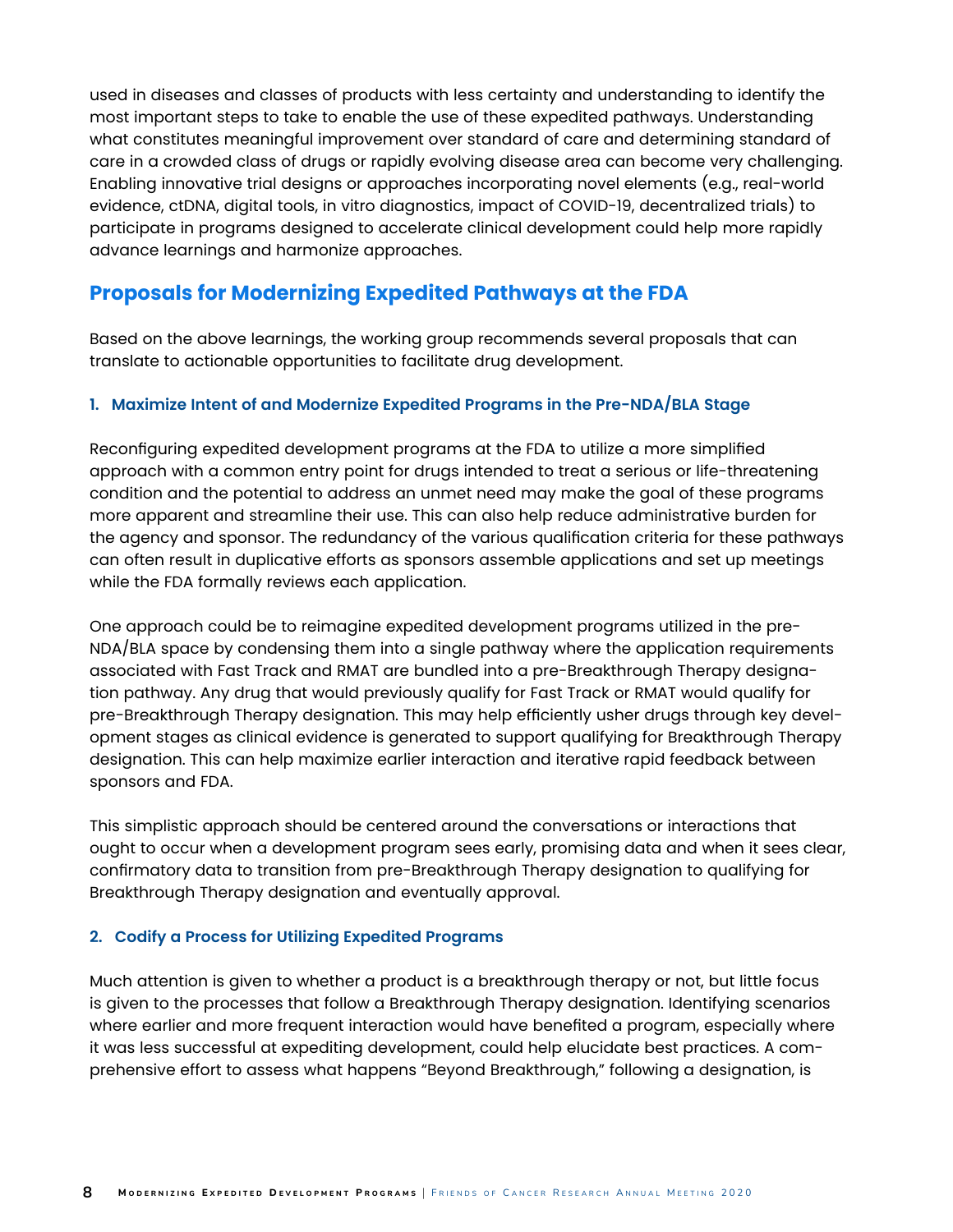needed to delineate the obligations and deliverables for sponsors and the FDA once a program qualifies for an expedited program. This should inform the development of updated FDA guidance documents.

#### A. Early Stage Development: Pre-Breakthrough Therapy Designation

This is a key place for intervention—when a company is setting up its manufacturing, characterizing its product, conducting a nonclinical program, and starting to generate data to support a Breakthrough Therapy designation or even planning a pivotal trial. Iterative interactions during this key phase of development when clear trends from clinical data are starting to emerge and when important decisions are being made can be extremely valuable. A structured process should be defined that enables early and frequent feedback/dialogue in a more standardized way with shorter timelines than currently available with formal interactions to address early stage questions in a development program, such as optimal analytical tools, discussion on planned manufacturing changes (improved processes, scale up), design of any additional nonclinical studies, dose finding, proof of concept, design of pivotal studies, and approval pathway.

#### B. Seeking Breakthrough Therapy Designation

**Table 4** provides an outline of actions within the Agency and best practices for sponsors leading up to and following a Breakthrough Therapy designation.

#### C. Late Stage Development: After receiving Breakthrough Therapy designation

Actions associated with manufacturing site inspections, strategies for associated diagnostic test development, or design of potential post-market commitments may need to occur following the development of initial clinical evidence. A cross-disciplinary project lead for Breakthrough Therapy designated/RMAT products should use a holistic multidisciplinary approach to begin to map out various processes and the necessary interactions that should occur with different groups within FDA.

#### D. Post Approval

Continued interaction and flexibility may also be necessary post-approval for clinical supplements, long-term follow-up studies including the use of real-world data to provide confirmatory clinical evidence, and prior-approval CMC supplements to sustainably provide Breakthrough Therapy designated products to patients.

#### **3. Facilitate Development of Emerging Therapies and Complex Development Programs**

#### *Synchronizing Key Components of Drug Development for Emerging Therapies*

Dedicated and more frequent meetings for emerging therapies, such as cell and gene therapies and next generation immunotherapies, in a pre-Breakthrough Therapy designation setting may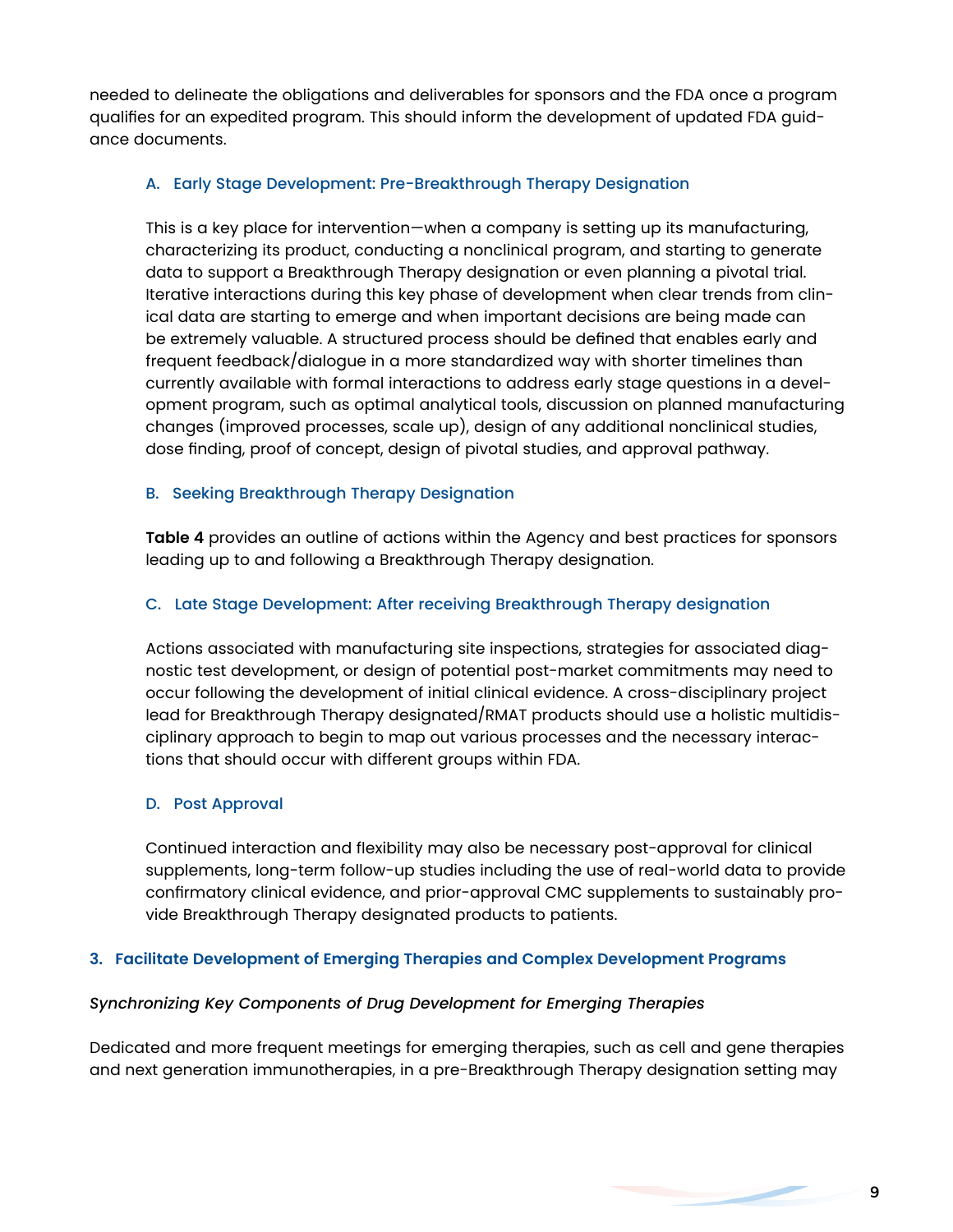be necessary to keep key development components in sync to get these potentially transformative therapies to patients quickly and safely. For example, sponsors and FDA could initiate manufacturing meetings in a pre-Breakthrough Therapy designation space in instances where clinical data is indicative of a "breakthrough product" but duration of follow-up is not at the point to support a designation, but likely will in 6 months or so, if data holds.

As considered in the Expedited Programs for Serious Conditions guidance, "*The sponsor of a product that receives an expedited drug development designation may need to pursue a more*  rapid manufacturing development program to accommodate the accelerated pace of the *clinical program,"* and *"Although sponsors must ensure the availability of quality product at the time of approval, FDA may exercise some flexibility on the type and extent of manufacturing information that is expected at the time of submission and approval for certain component.*"3

The FDA Expedited Programs for Serious Conditions guidance and the FDA Expedited Programs for Regenerative Medicine Therapies for Serious Diseases guidance should be amended to provide additional recommendations on how a sponsor should consider acceleration and flexibility for CMC development and formalizing extended CMC discussions at critical milestones in development. However, it is acknowledged that granting this flexibility may be challenging for very novel therapeutics with limited precedents, such as gene editing products, and will be determined on a case by case basis, requiring additional CMC-specific dialogue with sponsors as well as robust quality risk assessments.

Development of a pilot program to accelerate CMC for products with complex innovative manufacturing processes should be explored. For example, extending the concept of real-time review to manufacturing for these products could further support improvement of the expedited pathways and support innovation. While "rolling review" allows for submission of individual completed modules one at a time rather than at once all together, "real time review" takes this concept a step further and allows the Agency to start the review of a module before the application is complete and may allow submission of pre-agreed CMC data during the NDA/BLA review.

#### *Complex Development Programs*

Current, expedited pathways are for drugs that treat serious illnesses and show promise in early trials. However, to demonstrate initial promise, a clinical program may try to utilize a complex innovative design or require advice earlier on for complex manufacturing to generate the early clinical evidence. Products that are completely novel may require considerably more coordination across disciplines within FDA (Clinical, CMC, in vitro diagnostics). A structured process for iterative, holistic cross-discipline interactions (as early as pre-IND) regarding the development program with promise to qualify for expedited pathway(s) should be defined.

Establishing a dialogue very early in the process (phase 1 or earlier) between the sponsor and the FDA would help sponsors devise an efficient development plan and may incentivize sponsors to establish harmonized strategies more likely to generate meaningful clinical data that would be of potential use for multiple therapeutic products. These early dialogues should also acknowledge the complexity of global development as sponsors will be trying to have early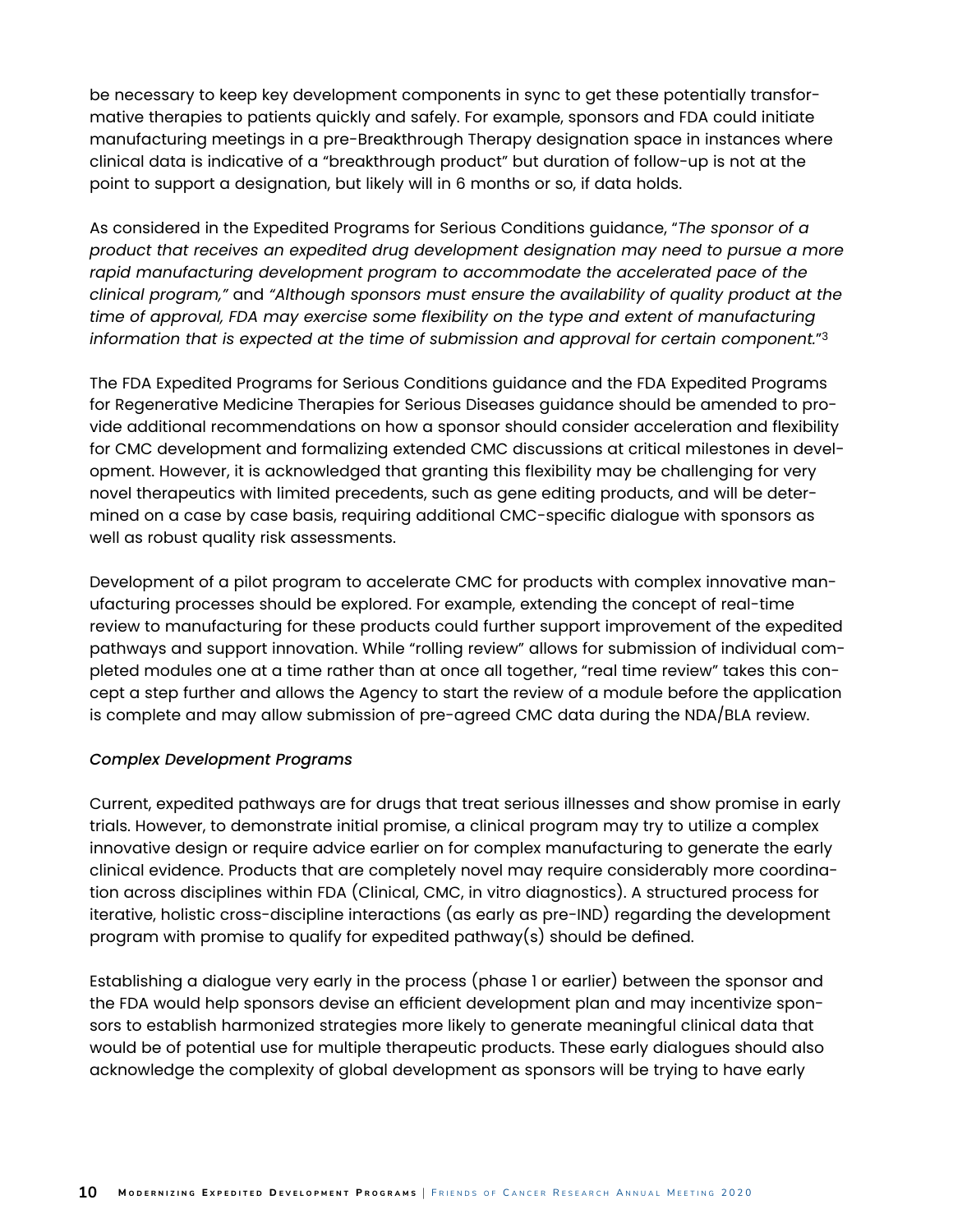parallel dialogue outside the US. This is an important aspect for global sponsors as feedback is integrated from multiple health authorities while also reconciling the different development speed/pace of each region due to the constraints or limitations of the respective regions. This is especially important when there may be novel aspects to the development program as well (e.g., rapidly changing science, digital tools/endpoints, CMC complexity, decentralized trial design).

## **Conclusion**

Expedited development programs are highly utilized at the FDA, especially for oncology drugs, and sponsors and the FDA have gained substantial experience in identifying and qualifying drugs for these pathways. However, the processes that occur downstream and the interactions between the sponsor and agency that help expedite drug development should be surveyed and more clearly delineated and codified in FDA guidance documents. Over the past several decades, expedited programs have continued to grow to address current needs and facilitate drug development; however, redundancy in the qualification criteria and benefits across the current programs can make it difficult to understand when to apply for one or all in a particular development program. This white paper outlines proposals to streamline expedited development programs, codify a process for expedited programs that outlines pre and post designation processes, and ensure emerging therapies and complex development programs using innovative trial designs can benefit from expedited development pathways.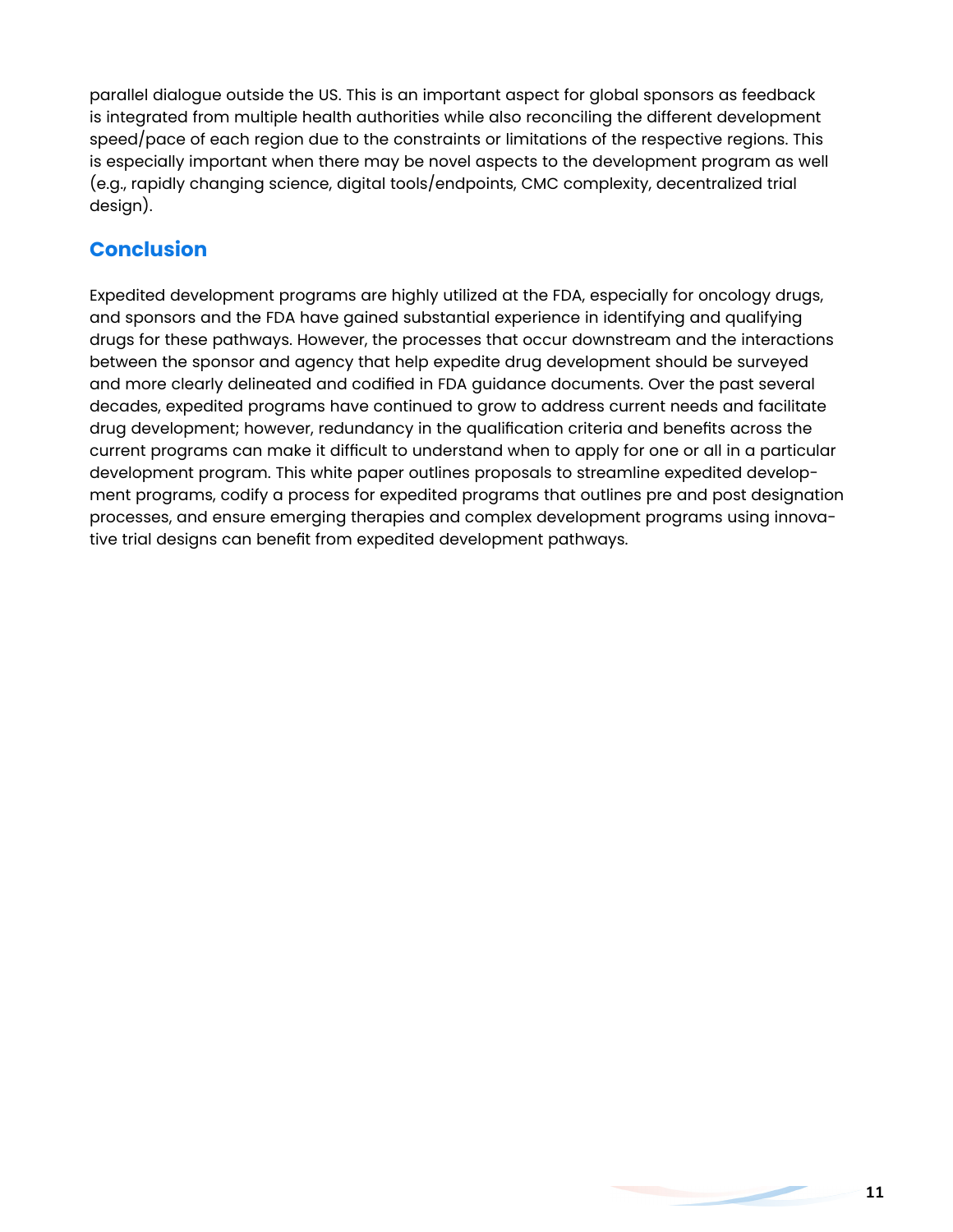#### **References**

- 1. Chabner, B. A. Early Accelerated Approval for Highly Targeted Cancer Drugs. N. Engl. J. Med. 364, 1087–1089 (2011).
- 2. Sharma, M. R. & Schilsky, R. L. Role of randomized phase III trials in an era of effective targeted therapies. Nat. Rev. Clin. Oncol. 9, 208–214 (2011).
- 3. FDA. Guidance for Industry: Expedited Programs for Serious Conditions––Drugs and Biologics. (2014). Available at: https://www.fda.gov/media/86377/download. (Accessed: 10th July 2020)
- 4. FDA. Guidance for Industry: Expedited Programs for Regenerative Medicine Therapies for Serious Conditions. (2019). Available at: https://www.fda.gov/media/120267/download. (Accessed: 10th July 2020)
- 5. Khera, A. Expediting Drug Development Regulatory Pathways Globally. Clin. Res. 34, (2020).
- 6. EMA. PRIME: priority medicines. Available at: https://www.ema.europa.eu/en/human-regulatory/research-development/prime-priority-medicines.
- 7. PMDA. Strategy of SAKIGAKE. Available at: https://www.mhlw.go.jp/english/policy/ health-medical/pharmaceuticals/140729-01.html.
- 8. EMA. Adaptive pathways. (2015). Available at: https://www.ema.europa.eu/en/human-regulatory/research-development/adaptive-pathways. (Accessed: 10th July 2020)
- 9. FDA. Real-Time Oncology Review Pilot Program. (2020). Available at: https://www.fda.gov/ about-fda/oncology-center-excellence/real-time-oncology-review-pilot-program. (Accessed: 10th July 2020)
- 10. FDA. Assessment Aid. (2020). Available at: https://www.fda.gov/about-fda/oncology-center-excellence/assessment-aid. (Accessed: 10th July 2020)
- 11. Shea, M. et al. Regulatory Watch: Impact of breakthrough therapy designation on cancer drug development. Nature reviews. Drug discovery 15, 152 (2016).
- 12. FDA. Compilation of CDER New Molecular Entity (NME) Drug and New Biologic Approvals. Available at: https://www.fda.gov/drugs/drug-approvals-and-databases/compilation-cder-new-molecular-entity-nme-drug-and-new-biologic-approvals.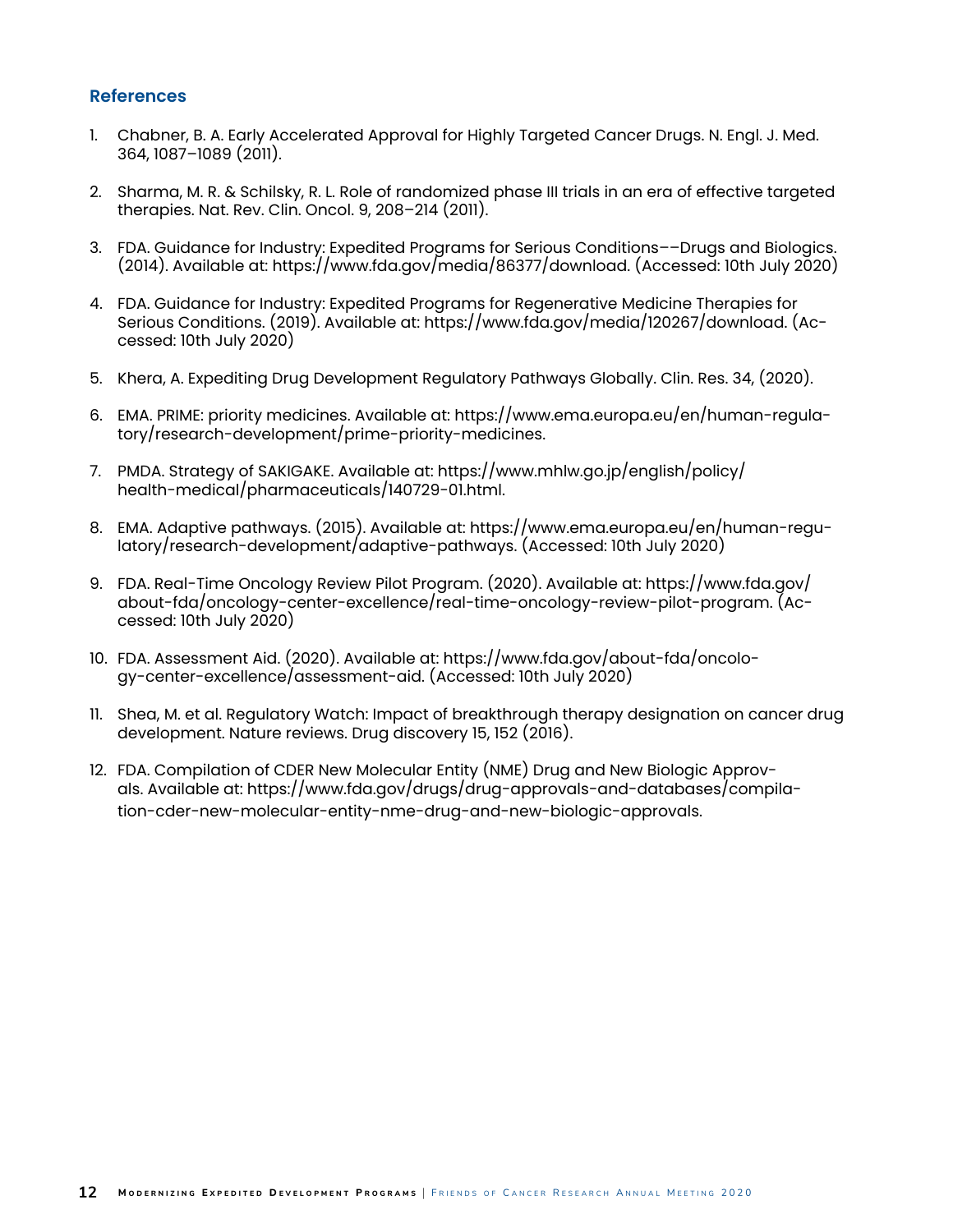Table 1: Expedited development and review pathways

|                                 | <b>Fast-track Designation</b>                                                                                                           | <b>Regenerative Medicine</b><br><b>Advanced Therapy</b>                                                                                                                                                                                                                                                                                                                                                                                         | <b>Breakthrough Therapy</b><br><b>Designation</b>                                                                                                                                    | <b>Priority Review</b>                                                                                                                                                      | <b>Accelerated Approval</b>                                                                                                                                                                                |
|---------------------------------|-----------------------------------------------------------------------------------------------------------------------------------------|-------------------------------------------------------------------------------------------------------------------------------------------------------------------------------------------------------------------------------------------------------------------------------------------------------------------------------------------------------------------------------------------------------------------------------------------------|--------------------------------------------------------------------------------------------------------------------------------------------------------------------------------------|-----------------------------------------------------------------------------------------------------------------------------------------------------------------------------|------------------------------------------------------------------------------------------------------------------------------------------------------------------------------------------------------------|
| Eligibility                     | Treat serious condi-<br>$\mathbf{1}$<br>tion<br>Potential to fill an<br>2.<br>unmet medical need<br>(clinical or nonclini-<br>cal data) | The drug is a regenerative<br>1.<br>medicine therapy, which<br>is defined as a cell and<br>gene therapy, therapeutic<br>tissue engineering prod-<br>uct, human cell and tissue<br>product, or any combina-<br>tion product using such<br>therapies or products<br>Intent to treat, modify,<br>2.<br>reverse, or cure a serious<br>condition<br>Preliminary clinical evi-<br>3.<br>dence indicates potential<br>to address unmet medical<br>need | Treat serious condi-<br>1.<br>tion<br>Preliminary clinical<br>2.<br>evidence drug may<br>demonstrate sub-<br>stantial improvement<br>over existing thera-<br>pies                    | An application for<br>1.<br>a drug that treats a<br>serious condition<br>If approved would<br>2.<br>provide a significant<br>improvement in<br>safety or effective-<br>ness | Treat serious condi-<br>1.<br>tion<br>Provide meaningful<br>2.<br>therapeutic benefit<br>over existing thera-<br>pies<br>Surrogate endpoint<br>3.<br>reasonably likely to<br>predict clinical ben-<br>efit |
| <b>Designation</b>              | With IND or after; FDA has<br>60 days to respond                                                                                        | With IND or after, ideally<br>no later than end-of-<br>phase 2 meeting; FDA<br>has 60 days to respond                                                                                                                                                                                                                                                                                                                                           | With IND or after, ideally<br>no later than end-of-<br>phase 2 meeting; FDA<br>has 60 days to respond                                                                                | Within 60 days of receipt<br>of original BLA, NDA, or<br>efficacy supplement                                                                                                | Not applicable. Agreed<br>upon during formal<br>meetings (typically Type<br>B meeting)                                                                                                                     |
| <b>Features</b>                 | Earlier and more frequent<br>communication                                                                                              | All Breakthrough Therapy<br>designation features,<br>including early inter-<br>actions to discuss any<br>potential surrogate or<br>intermediate endpoints                                                                                                                                                                                                                                                                                       | Intensive guidance on<br>efficient drug develop-<br>ment; earlier and more<br>frequent communica-<br>tion; delegation of senior<br>reviewers and cross-dis-<br>ciplinary review team | Not applicable                                                                                                                                                              | <b>Accelerated Approval</b><br>granted based on early<br>endpoints                                                                                                                                         |
| <b>Review</b><br><b>Process</b> | Option for rolling NDA/<br>BLA submission; official<br>review clock begins when<br>last module is submitted                             | Option for rolling BLA<br>submission; potential for<br>shorter review time                                                                                                                                                                                                                                                                                                                                                                      | Option for rolling NDA/<br>BLA submission; potential<br>for shorter review time                                                                                                      | NDA/BLA data submitted<br>in one package; review<br>time shortened to 6<br>months after filling                                                                             | Confirmatory post<br>approval clinical evi-<br>dence part of post-mar-<br>keting requirement                                                                                                               |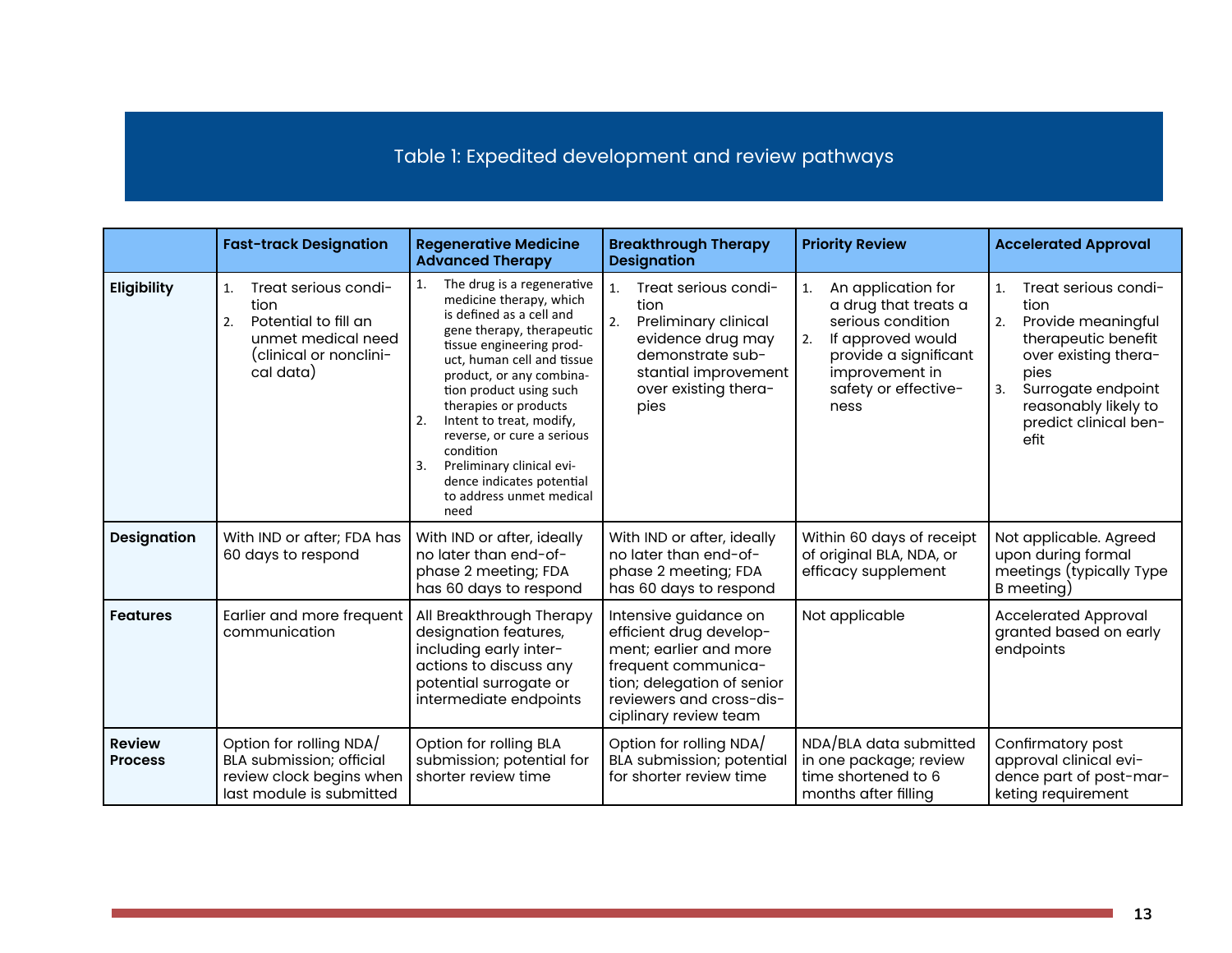## Table 2: Utilization of current expedited programs from 2012-2019

| <b>Expedited Program</b>              | <b>Total</b><br>$(n=327)$ | Oncology<br>$(n=88)$ | Non-Oncology<br>(n=239) |
|---------------------------------------|---------------------------|----------------------|-------------------------|
| <b>Fast Track</b>                     | 123 (38%)                 | 49 (56%)             | 84 (35%)                |
| Breakthrough Therapy des-<br>ignation | 72 (22%)                  | 36 (41%)             | 36 (15%)                |
| <b>Priority Review</b>                | 195 (60%)                 | 71 (80%)             | 124 (52%)               |
| <b>Accelerated Approval</b>           | 45 (14%)                  | 35 (40%)             | 10(4%)                  |
| <b>None</b>                           | 116 (35%)                 | 9(10%)               | 107 (45%)               |

Note: Percentages calculated using totals within each clinical group. Percentages total greater than 100% because multiple programs can be used for a single drug. Data from "Compilation of CDER New Molecular Entity (NME) Drug and New Biologic Approvals."12

## Table 3: Frequency of use for different combinations of expedited programs from 2012-2019

| <b>Expedited</b><br>Program | <b>Total</b><br>$(n=327)$ | Oncology<br>$(n=88)$ | Non-Oncology<br>$(n=239)$ |
|-----------------------------|---------------------------|----------------------|---------------------------|
| PR only                     | 46 (14%)                  | 14 (16%)             | 32 (13%)                  |
| FT only                     | 13(4%)                    | 5(6%)                | 8(3%)                     |
| $PR + AA$                   | 3(1%)                     | 1(1%)                | 2(1%)                     |
| $BTD + PR$                  | 20(6%)                    | 7(8%)                | 13(5%)                    |
| $FT + PR$                   | 63 (19%)                  | 15 (17%)             | 48 (20%)                  |
| $AA$ + FT                   | $1(0\%)$                  | 1(1%)                | $0(0\%)$                  |
| $PR + BTD + AA$             | 19(6%)                    | 18 (20%)             | $1(0\%)$                  |
| $FT + PR + AA$              | 13(4%)                    | 7(8%)                | 6(3%)                     |
| $FT + BTD + PR$             | 24(7%)                    | 3(3%)                | 21(9%)                    |
| $FT + BTD + PR + AA$        | 9(3%)                     | 8(9%)                | 1(0%)                     |

Note: Fast Track, FT; Breakthrough Therapy designation, BTD; Priority Review, PR; Accelerated Approval, AA. Data from "Compilation of CDER New Molecular Entity (NME) Drug and New Biologic Approvals."12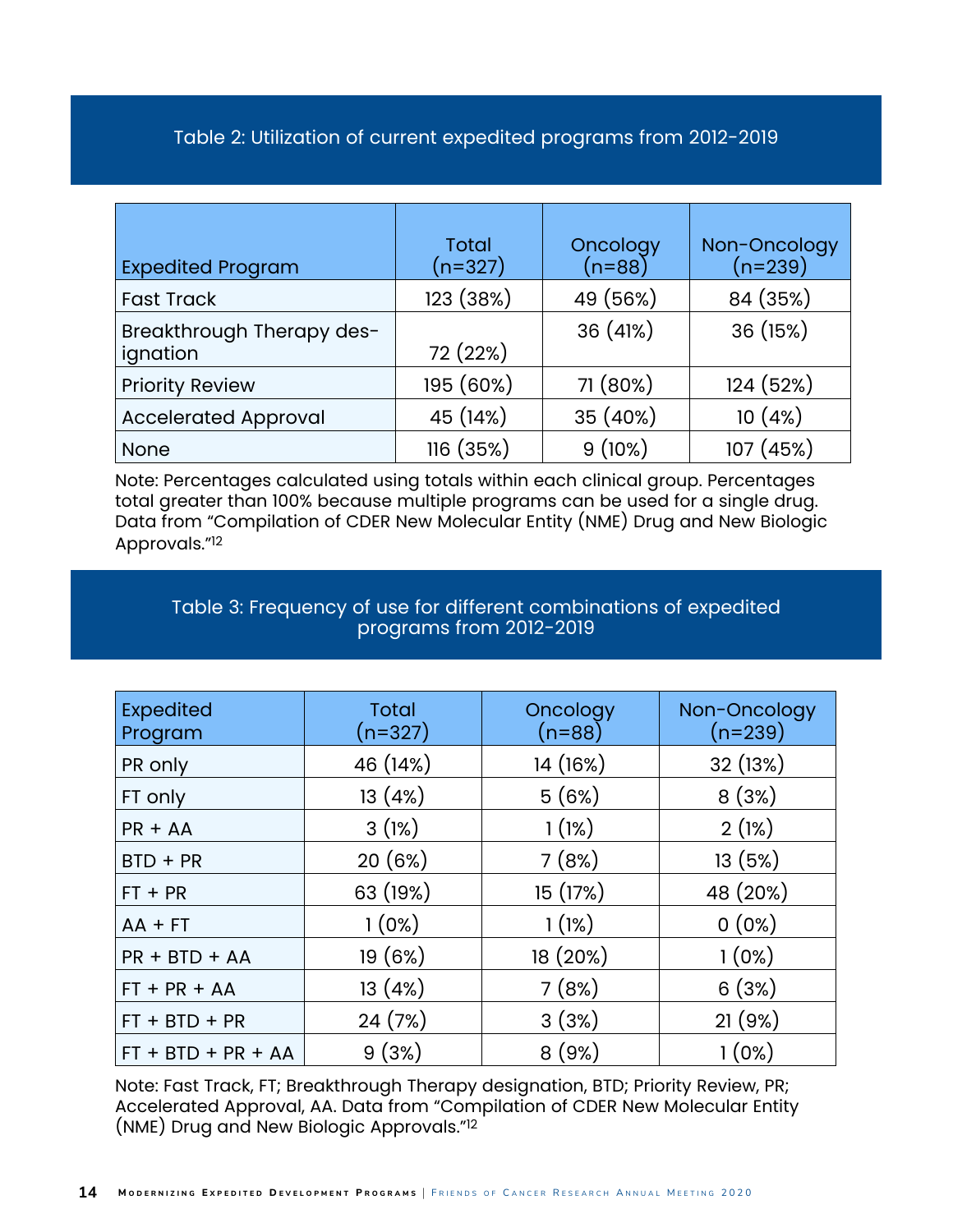## Table 4: Key steps and processes within the FDA and drug Sponsor

| <b>Steps</b>                                                                                                                                                                                                                                   | <b>FDA Procedures</b>                                                                                                                                                                                                                            | <b>Sponsor Actions &amp; Best Practices</b>                                                                                                                                                                                                                                                                                                                                                                                                                                                                                                                                                                                                                                                       |
|------------------------------------------------------------------------------------------------------------------------------------------------------------------------------------------------------------------------------------------------|--------------------------------------------------------------------------------------------------------------------------------------------------------------------------------------------------------------------------------------------------|---------------------------------------------------------------------------------------------------------------------------------------------------------------------------------------------------------------------------------------------------------------------------------------------------------------------------------------------------------------------------------------------------------------------------------------------------------------------------------------------------------------------------------------------------------------------------------------------------------------------------------------------------------------------------------------------------|
| <b>Preliminary Breakthrough</b><br><b>Therapy Designation</b><br><b>Request</b><br>Summary briefing docu-<br>ment<br><b>Preliminary Breakthrough</b><br>Therapy teleconference                                                                 | Review preliminary Breakthrough Therapy<br>briefing document and discuss internally<br>Share thoughts regarding appropriateness<br>of Breakthrough Therapy submission in tele-<br>conference                                                     | Sponsor initiates dialogue with review division by preparing and<br>submitting a concise (2-pager) document that summarizes the eli-<br>gibility of the drug/therapy, the preliminary data supports the prom-<br>ising therapy. Recommend that the pivotal study dose is selected<br>and that there is sufficient data to support the safety profile and<br>preliminary activity (e.g., 30+ patients with at least 6 months fol-<br>low-up with an established endpoint). The preliminary request is<br>reviewed, and a full Breakthrough Therapy designation application<br>should only be submitted after receiving support from the respective<br>review division.                             |
| <b>Breakthrough Therapy</b><br><b>Review</b><br>60-day review                                                                                                                                                                                  | Review by Division/Office and review by<br>CDER Medical Policy Counsel (via email or<br>presentation depending on complexity)                                                                                                                    | A full Breakthrough Therapy designation request will be granted or<br>denied following a 60-day review period.                                                                                                                                                                                                                                                                                                                                                                                                                                                                                                                                                                                    |
| <b>Post-Breakthrough Therapy</b><br><b>Designation Review (when</b><br>granted)<br><b>Multidisciplinary Break-</b><br>through Therapy meeting<br>Subsequent Type B Meet-<br>ings<br>Critical IND milestone<br>meetings<br>Other communications | All disciplines invited to attend and partici-<br>pate in the multidisciplinary meeting<br>The frequency of subsequent meetings<br>determined by the communication plan<br>established at the initial comprehensive<br>multidisciplinary meeting | Once Breakthrough Therapy has been granted, the Sponsor can<br>request formal multidisciplinary and milestone meetings with the<br>Agency with increased frequency and to ensure real-time collabo-<br>rative dialogue. Initially, it may be beneficial to have a broad meet-<br>ing with several FDA disciplines to ensure alignment for the overall<br>program (e.g., clinical, pharmacology, CMC, CDRH). Subsequent<br>meetings may require more detailed and focused discussion with<br>the primary review discipline. However, Sponsors are encouraged to<br>leverage the clinical FDA project manager to ensure consistent com-<br>munication and dialogue with all FDA review disciplines. |
| <b>Application Review (NDA/</b><br>BLA)                                                                                                                                                                                                        | Early internal discussions about the appro-<br>priateness of an expedited review<br>Consideration of real-time oncology review/<br>ORBIS/Priority Review/Assessment Aid                                                                          | Sponsors are encouraged to communicate key milestones to FDA in<br>advance, which allows an ongoing dialogue and advice on whether<br>additional tools, pathways, or pilots can be leveraged for the license<br>application review. One such milestone is communicating to the<br>Agency potential pivotal data availability/unblinding approximately<br>4 months in advance, which would enable both FDA and the Sponsor<br>to prepare for expedited submission and review, if applicable.                                                                                                                                                                                                       |